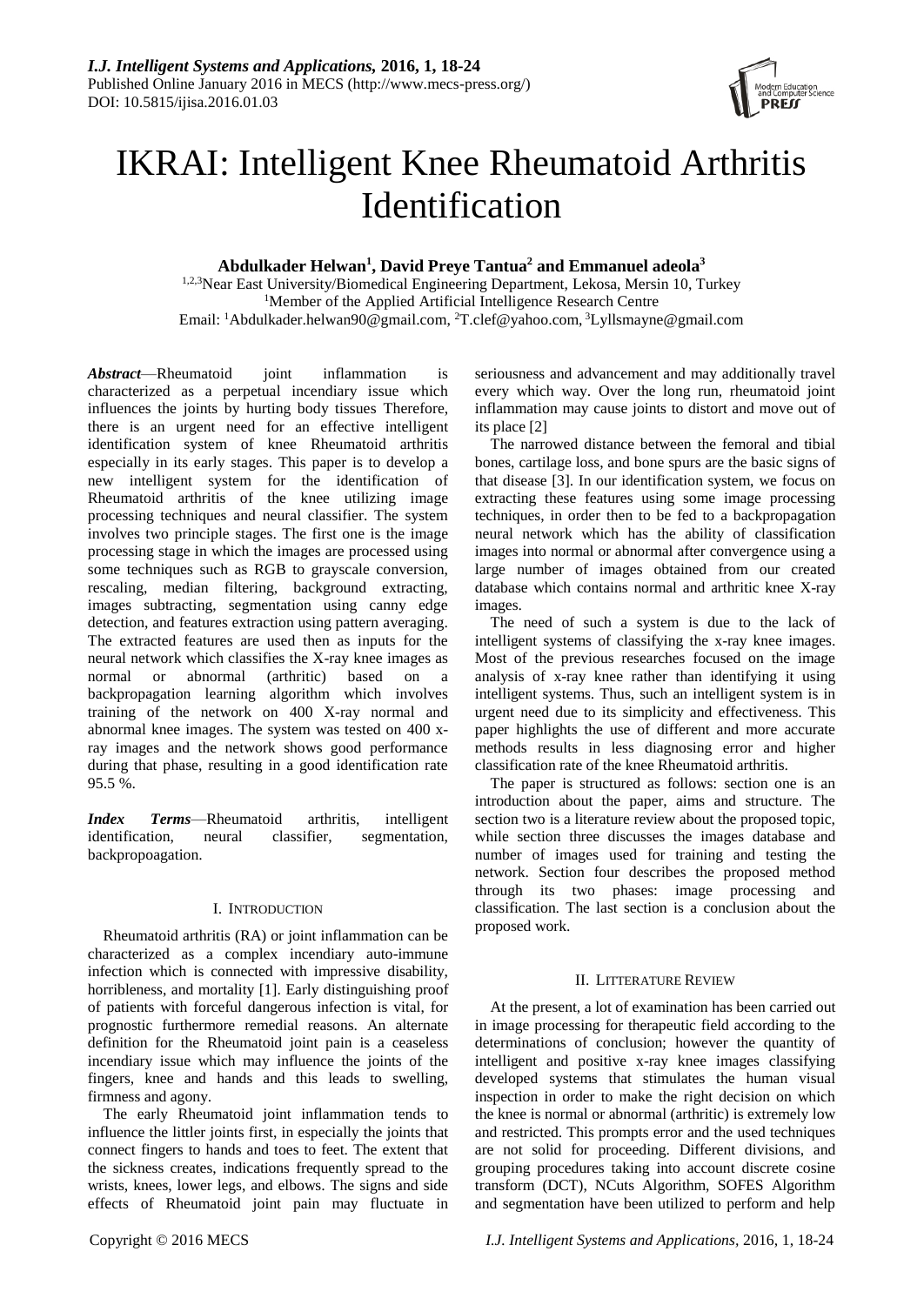in diagnosing the Rheumatoid arthritis [4]. The drawback of these systems is that they are still insufficient since they can't manage the images scans legitimately and they can't provide an accurate fitting diagnosis.

The authors in [5] proposed an intelligent assistive system for the diagnosis of Rheumatoid arthritis using histogram smoothing and feature extraction of bone images. The authors aimed to use a series of image processing techniques on bone images, in order to accurately detect the occurrence of rheumatoid arthritis (RA). In their system, the images undergo different image processing techniques such as histogram smoothing, filtering, morphological operations, and also segmentation as a method to extract the patterns of interest of the processed image. A Gray Level Co-occurrence Matrix is also used to extract some features form the region of interest such as mean, energy, correlation etc… These features are then fed into a neural network that classifies them into inflamed and non-inflamed images. The weakness of such system is that there may not be a difference in the texture features values of the normal and abnormal images. Therefore, in our proposed system, we attempt to stimulate the human visual inspection of classifying an x-ray knee image by extracting the right features that distinguish normal and arthritic x-ray knee image which are the distance between the femoral and tibial bones, and the bone spurs that may appear if the knee is affected.

## III. SYSTEM DATABASE

In general, the RA is screened by using conventional xray or MRI. In this paper we used the x-ray images taken by conventional X-ray diagnostic machines. The produced images of this machine are examined by a doctor or physician who makes the final decision based on some visible features seen in the image. However, our new approach to RA intelligent identification is based on artificial intelligence using image processing and intelligent classifier which models the human visual recognition who is normally able to identify the Rheumatoid arthritis according to some morphological features such as the narrowed distance between bones and some bone spurs. The normal and abnormal images were collected from different websites and centers for RA of knee diagnosis, and then these images were rotated incrementally by 15 degree to finally get 6 images for each one; including the original image. The total number of images is 800 images. Among them, 350 are normal and 450 abnormal images (arthritic knees). Table 4 shows the number of normal and abnormal images.

|  |  | Table 1. Number of database images |  |
|--|--|------------------------------------|--|
|  |  |                                    |  |

|                 | Number of<br>normal<br>images | Number of<br>abnormal<br>images | <b>Total Number</b><br>of Images |
|-----------------|-------------------------------|---------------------------------|----------------------------------|
|                 | 350                           | 450                             | 800                              |
| Training<br>set | 175                           | 225                             | 400                              |
| Testing set     | 175                           | 225                             |                                  |

#### IV. THE PROPOSED IDENTIFICATION SYSTEM

The proposed identification system comprises of two primary stages which are the image processing stage and the classification stage. In the first stage the images are prepared utilizing numerous methods, for example, change to grayscale, rescaling, filtering using median filter, segmentation using canny edge detection, and feature extraction using pattern averaging. These procedures are utilized to improve the quality of images and concentrate the imperative peculiarities, for example, separate between the femoral and tibial bones and bone goads or spurs. Toward the end of this stage, the images are prepared to be sustained to the following stage which is the neural system in which they are classified as normal or abnormal (arthritic). Fig.2 demonstrates the flowchart of our new algorithm for the identification of Rheumatoid arthritis. Fig.3 outlines a typical knee x-ray image that experiences the proposed image processing techniques.



Fig.1. Normal knee image rotated to 15 degree incrementally to produce 6 images including the original one.

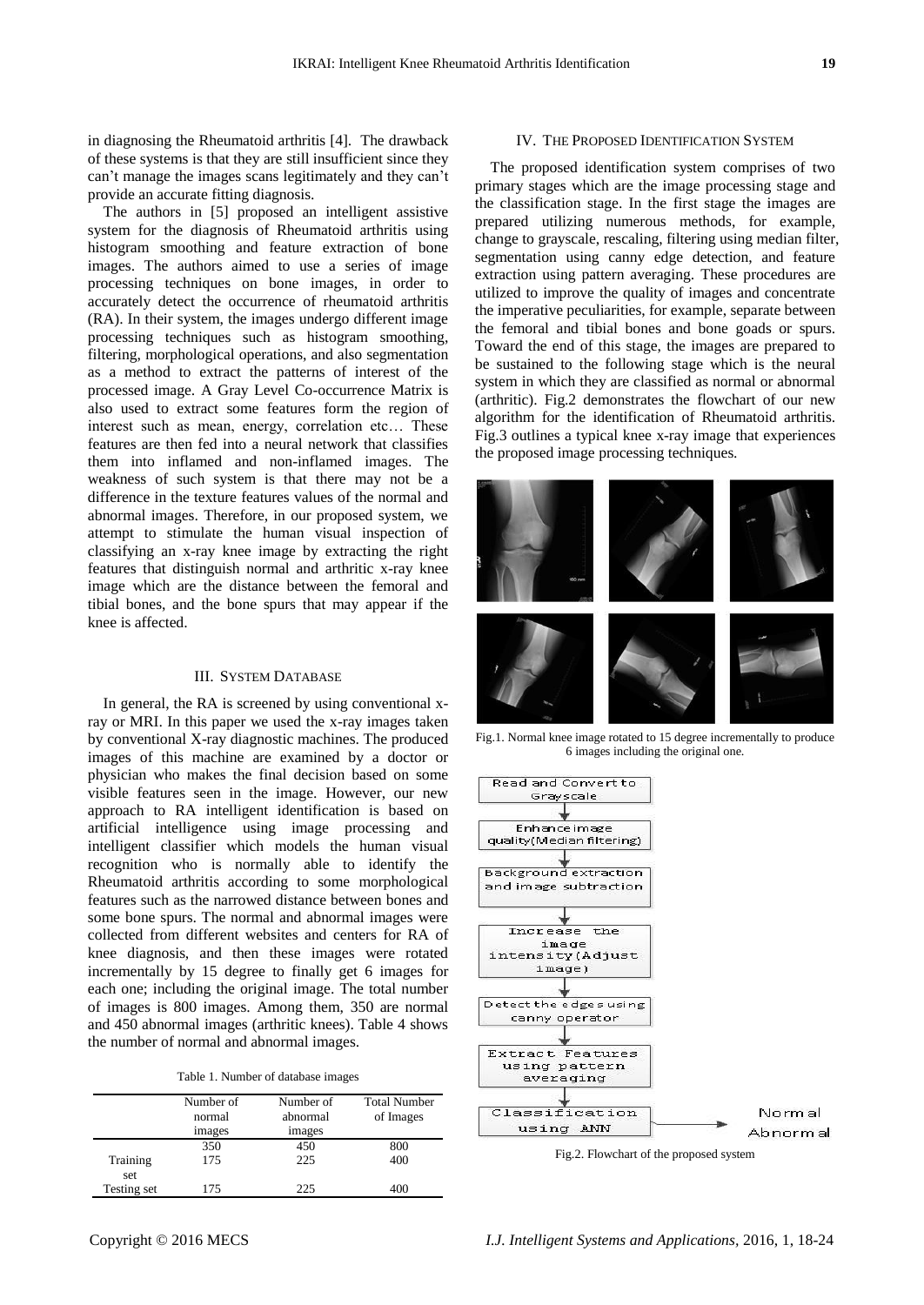

Fig.3. The proposed system algorithm. (a) Original RGB normal knee image, (b) Grayscale image, (c) Filtered image using median filter, (d) Background image, (e) Subtracted image, (f) Adjusted background image, (g) Segmented image, (h) Cleaned image, (k) Extracted features using pattern averaging.



Fig.4. The proposed algorithm for an abnormal knee image. (a) Original RGB abnormal knee image, (b) Grayscale image, (c) Filtered image using median filter, (d) Background image, (e) Subtracted image, (f) Adjusted background image, (g) Segmented image, (h) Cleaned image, (k) Extracted features using pattern averaging.

## *A. Image Processing Phase*

During this phase, different image processing techniques are used in order to process the images to be ready for the next phase; the classification phase. The used techniques are as follows:

*a)* Grayscale conversion: the images are converted from RGB to grayscale using luminosity method [6].

*b)* Median filtering: The most common types of filters for smoothing purposes are the linear filters such as the median filter which is used in our proposed system. This filter is used to reduce impulsive noise or the salt-and pepper in an image with preserving the useful features and image edges. It is a linear process in which the output of the being processed pixel is found by calculating the median of a window of pixels that surrounds that studied pixel [6, 7].



Fig.5. Median filtering. (a) original image, (b) medial filtered image

*c)* Background extraction: The extraction of background is achieved using a morphological technique called image opening. This technique can be defined as erosion followed by dilation using the same structure element for the two morphological operations. In this technique, the objects that cannot completely contain the structuring element are removed in order then for the background to be extracted [7, 8].



Fig.6. Background extraction. (a) Original filtered image, (b) extracted background

*d)* Image subtraction: the original image is subtracted from the background image in order to produce a new image with better quality. This operation is performed using a pixel subtraction operator that takes two images as input and produces as one image as output. The pixel values of the output are simply the pixel values of the first image minus the pixel values of the second image [8].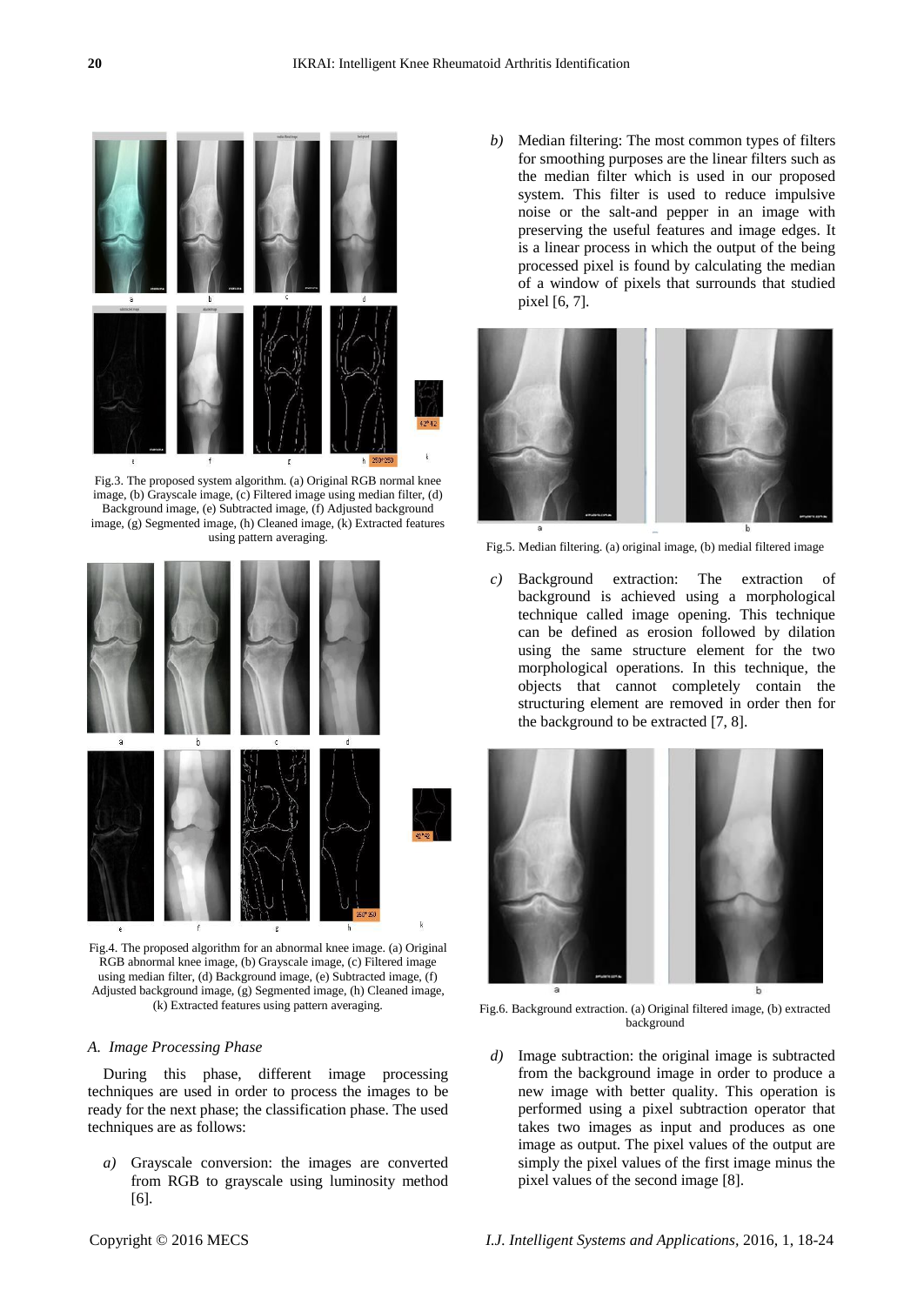

Fig.7. Image subtraction. (a) Original image, (b) background image, (c) Result image

$$
R(i, j) = O(i, j) - B(i, j)
$$
 (1)

Where O and B represent the original and background image respectively.  $O(i,j)$  and  $B(i,j)$  represent the elements values of the original and background images matrices in which the number of elements of both matrices must be equal.

*e)* Image adjustment: For the purpose of increasing the image intensity and enhance its quality, the images undergo intensity adjustment. This image processing technique aims to enhance the contrast of the image by increasing the intensity of its pixels. During this operation, the intensity value of each pixel in the input image is transformed using a transfer function to form a contrast-adjusted image. Gamma contrast adjustment is the most common used transfer function [7, 8].



Fig.8. Image adjustment. (a) Subtracted image, (b) adjusted image of a.

*f)* Segmentation based canny operator: the segmentation is the grouping of interesting regions of the image into foreground regions of interest and background regions to be ignored using some techniques [9]. In this proposed system, we detect edges using canny operators. This technique is the most common used method for detecting edges and segmenting the image. The Canny edge detector is considered as one of the best currently used edge detectors since it provides good noise immunity and detects the true edges or intensity

discontinuities while preserving a minimum error [10, 11].



Fig.9. Canny edge detection. (a) Background image, (b) segmented image using canny operators

*g)* Clean the image: After segmenting, the images are cleaned in which some unuseful components are removed. This is achieved using a matlab function called "bwareaopen". This function is an image processing technique used in order to remove or clean the image from the unneeded components. A certain value is set and all connected components that have pixel values higher than that value are removed [7,8].



Fig.10. Clean the segmented image. (a) Original image, (b) segmented image, (b) cleaned image

*h)* Feature extraction using pattern averaging: To reduce the size of images while keeping the useful and needed features extracted by the previously used methods, we used pattern averaging. This technique is defined as the averaging of the defined segments of the image by selecting a window of 6\*6 segments that are averaged. Therefore, each studied pixel is then the average of the 36 neighbor's pixels in the selected window [12, 13]. Thus, we come up with a rescaled image with the same features and properties of the original one for the purposes of easy computing. Below in Fig.6, some of processed rescaled images are shown.



Fig.11. Feature extraction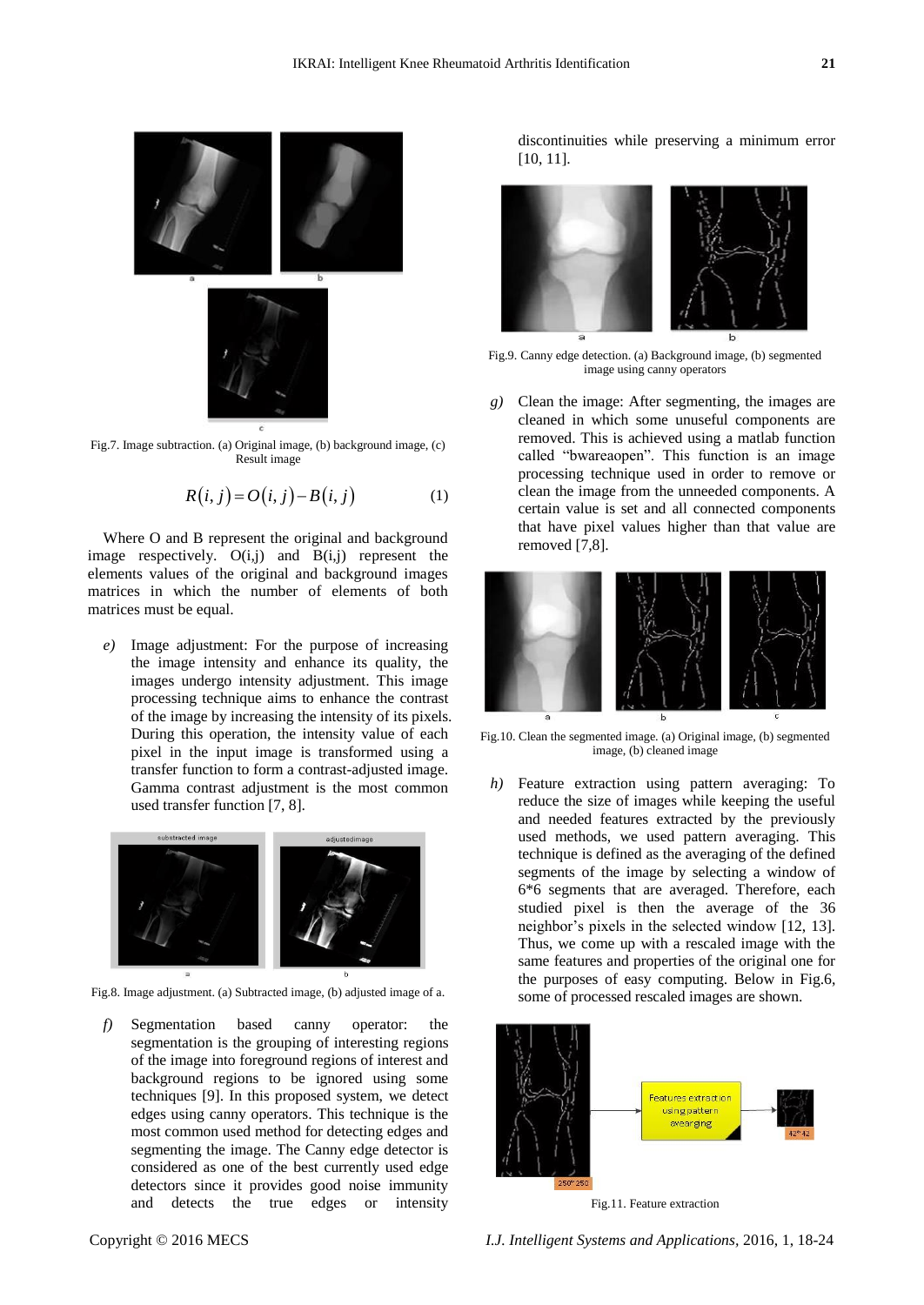## *B. Classification Phase*

## *1. System Training*

During this phase, the x-ray images of knee are classified into normal or abnormal using a supervised neural network. We used a backpropagation neural network due to its simplicity and the sufficient number of images [14]. We used 400 images, 150 are normal and 250 are abnormal (arthritic knees). The system was trained on 400 images; 175 for normal knees and 225 for abnormal knee images. The input layer of the network consists of 1764 neurons since each image is rescaled to 42\*42 bitmap using pattern averaging. The hidden layer consists of 5 neurons, while the output layer has 2 neurons since we have only 2 output classes: normal and abnormal. Figure 4 shows the neural network topology of our proposed identification system. Table 1 represents the input parameters setting of the system



Table 1 represents the input parameters setting of the system. Table 2 shows all the parameters used when training the network. The network ran for 5000 iterations with a learning rate of 0.001, a momentum rate of 0.4 and a minimum error of 0.001 since it is a medical application.

| Parameters                        | Value   |
|-----------------------------------|---------|
|                                   |         |
| Number of neurons in input layer  | 1764    |
| Number of neurons in output layer | 2       |
| Number of neurons in hidden layer | 40      |
| Iterations number                 | 5000    |
| Learning rate                     | 0.001   |
| Momentum rate                     | 0.4     |
| Error                             | 0.001   |
| <b>Activation Function</b>        | Sigmoid |

The following is the training results of the two sets (learning curve).



Fig.13. Learning curve of the training phase

This figure below represents the regression plot of the desired output (dotted line) and the actual output. As the actual output is far from the target as the error is increased. In this figure, it is remarked that the target and the actual output are almost overlapped which means that the error is minimized and the network well trained (training ratio = 100%).



Fig.14. Regression plot of the proposed system

### *2. Experimental results*

This paper introduces an intelligent identification system established image processing and neural classification. The images are processed in order to extract the patterns of interests using image processing techniques. The images then bear pattern averaging in order to rescale them while retaining the extracted useful features. Fig. 9 shows the process of our system which comprises of two phases in including feature extraction.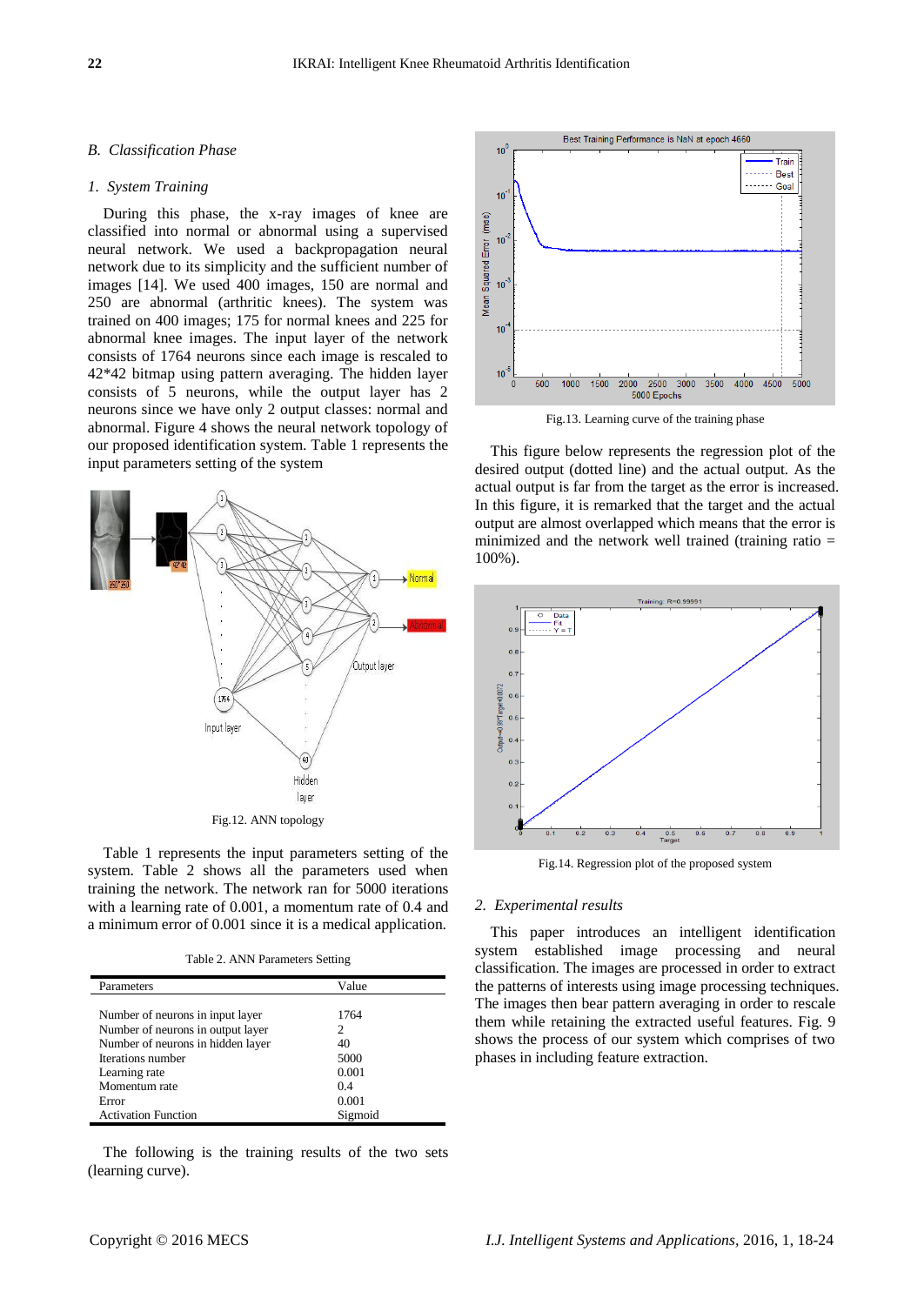

Fig.15. The phases of the proposed identification system

This identification system was tested using MATLAB software and tools. It was tested using 400 images; 175 for normal and 225 for abnormal images. Each image passes through the process shown in Fig. 15 to be processed, segmented, rescaled using pattern averaging, and then classified using the neural network classifier. The result of both testing and training phases is included in the following table.

Table 3 represents the recognition or identification rate obtained in both training and testing phases. It also shows the number of images used in each set, as well as the overall identification rate obtained which is 95.5%.

Table 3. The identification rate

| Knee<br>images<br>type     | Image sets       | Number of<br>images | <b>Identification</b><br>rate |
|----------------------------|------------------|---------------------|-------------------------------|
| Nor<br>mal                 | Training set     | 175                 | 100%                          |
|                            | Testing set      | 175                 | 95%                           |
| Abnorm                     | Training set     | 225                 | 100%                          |
| al                         | Testing set      | 225                 | 96%                           |
| Tota<br>identific<br>ation | <b>Both sets</b> | 800                 | 95.5%                         |

Table 4. Different identification rate for different input parameters

| Learning<br>rate | Momentum<br>rate | Nb. Of<br>hidden<br>neurons | Epochs | Identification<br>rate |
|------------------|------------------|-----------------------------|--------|------------------------|
| 0.04             | 0.3              | 10                          | 10000  | 81 %                   |
| 0.05             | 0.4              | 15                          | 10000  | 83 %                   |
| 0.02             | 0.66             | 25                          | 5000   | 89 %                   |
| 0.007            | 0.5              | 40                          | 5000   | 95.5%                  |

Table 4 shows the identification rate obtained for different input parameters values. It is remarkable that the increase of the number of hidden neurons results in a better and higher identification rate.

#### V. CONCLUSION

In this paper, a new intelligent approach for the identification of Rheumatoid arthritis is proposed. This novel approach is based on image processing and artificial neural network. The x-ray knee images are processed to extract the patterns of interests. The processed images are then rescaled using pattern averaging that assures the reduction of image size while keeps the useful features. The features are then used as inputs to the neural network that has the capability of classifying them into normal and abnormal through its learning phase, in which it was trained using 400 normal and abnormal x-ray knee images. The robustness of the proposed system is that it stimulates the human visual inspection that usually identifies the Rheumatoid arthritis according to some signs or features such as distance between the tibial and femoral bones, and bone spurs. Hence, pattern averaging technique allows us to preserve these features though the size of images was reduced.

A database was created by getting some X-ray normal and abnormal images form Rheumatoid arthritis diagnosing centers. The images were then rotated in order to get large number of images for training and testing purposes. Moreover, rotating images aims to create a robust system that has the capability of capturing classification regardless of image orientation. After convergence, the network was tested and identification rate was satisfactory which proves that such system can be developed as full computerized machine or embedded in a biomedical device.

#### ACKNOWLEDGMENT

I wish to thank my father for his support throughout my life.

#### **REFERENCES**

- [1] G. Navarro-Cano, S, Pogosian, J.F. Roldan, A. Escalante, "Association of mortality with disease severity in rheumatoid arthritis, independent of comorbidity". Arthritis Rheum; 48(9): 2425-33.J. Clerk Maxwell, A Treatise on Electricity and Magnetism, 3rd ed., vol. 2. Oxford: Clarendon, 1892, pp.68-73, 2003.
- [2] L. Shamir, S.M. Ling, W.W. Scott, A. Bos, N. Orlov, T.J. Macura, D.M. Eckley, L. Ferrucci, I.G. Goldberg,. "Knee X-Ray image Analysis Method for Automated Detection of Osteoarthritis", *IEEE Transaction on BIOMEDICAL engineering, vol. 56,* No. 2, Feb 2009.
- [3] O. Emuoyibofarhe, K.F. Taiwo, "Fuzzy-Based System for Determining the Severity Level of Knee Osteoarthritis," *I.J. Intelligent Systems and Applications, 4, 9,* August 2012.
- [4] www.cs.waikato.ac.nz/ml/weka
- [5] SP. Chokkalingam, K. Komathy, "Intelligent Assistive Methods for Diagnosis of Rheumatoid Arthritis Using Histogram Smoothing and Feature Extraction of Bone Images," *World Academy of Science, Engineering and Technology International Journal of Computer, Control, Quantum and Information Engineering, 8,* 5, 2014.
- [6] Z. Wang, D., Wang, "Progressive switching median filter for the removal of impulse noise from highly corrupted images," *IEEE Trans. on circuits and Systems II: Analog and Digital signal processing , Vol. 46, no. I* , pp. 78-80, 1999.
- [7] H. Abdulkader, "ITDS: Iris Tumor Detection System Using Image Processing Techniques," *International Journal of Science and Engineering Research,* p.p.45-80, 2014.
- [8] R. Gonzalez, and E. Woods, Digital Image Processing, 2cd ed. Prentice-Hall, 2002.